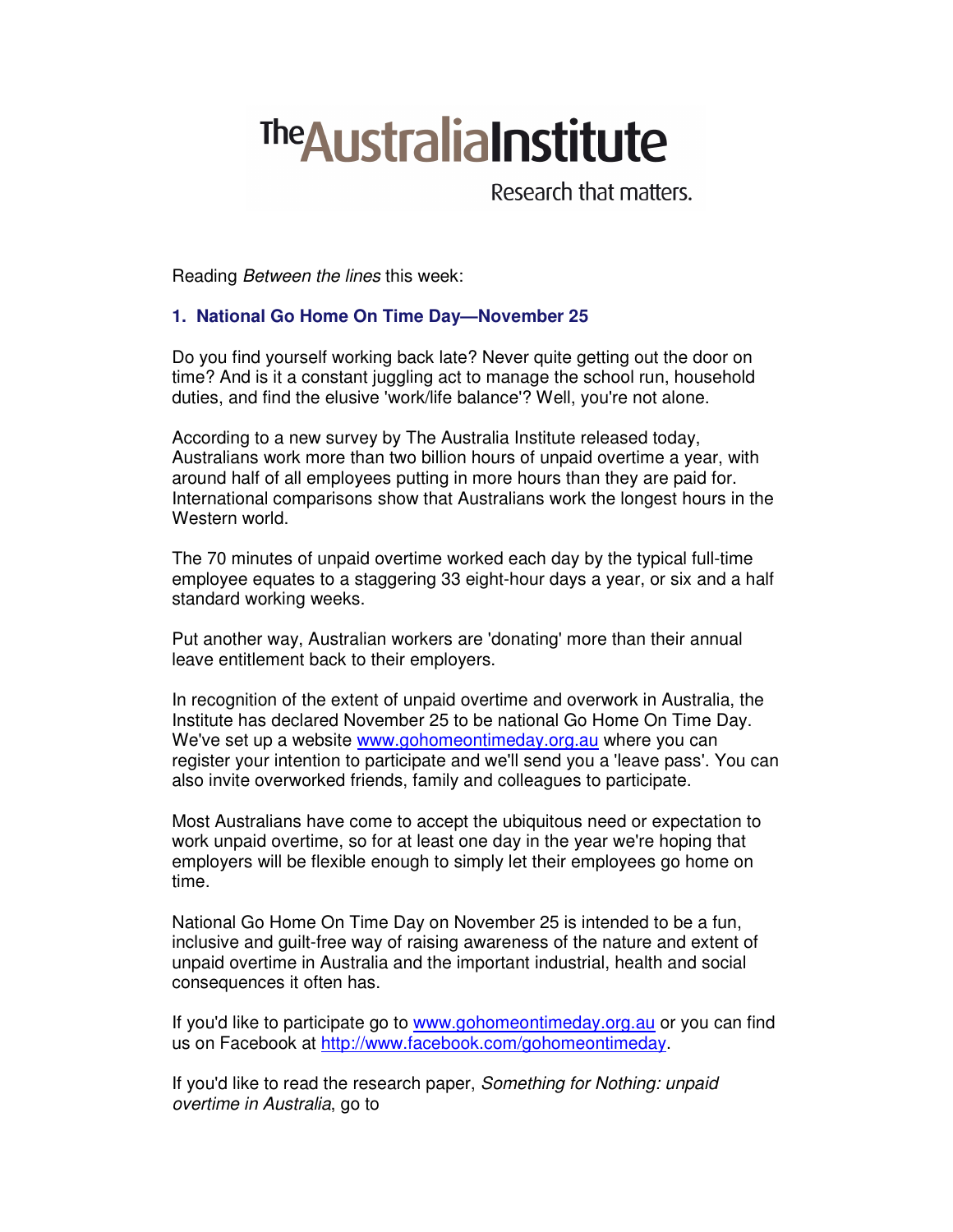https://www.tai.org.au/index.php?q=node%2F19&act=display&type=1&pubid= 702

#### **2. That other great moral challenge**

Last week Greg Combet, the Minister Assisting the Minister for Climate Change, spoke in inspirational terms about one of the big problems facing Australia. 'We should not ignore the demanding nature of this project, which will require every bit of scientific, technological and industrial capacity that Australia can muster', he said.

Unfortunately, Minister Combet was not speaking in his role as Assistant Climate-Change Minister when he made this stirring call to arms. Rather, it was our need to spend tens of billions of dollars and the next two decades building 12 new submarines that led to this outpouring of faith in the capacity of Australians to take on the big problems.

It is often said that the politics of tackling climate change are so hard because the costs are up-front and the benefits are in the future. Democracy, it is argued, is not capable of such long-term thinking.

The inconvenient truth is that our political leaders do not want to make the hard decisions necessary to prevent dangerous climate change; it should never be doubted, however, that those same politicians are both willing and able to make such long-run decisions in other portfolios. It will cost tens of billions of dollars to build submarines to replace the current ones we don't use.

The irony is that all of the macroeconomic modelling conducted shows that the up-front costs of tackling climate change are not even particularly large. The Treasury modelling of the Carbon Pollution Reduction Scheme (CPRS), for example, suggests that tackling climate change would reduce the rate of growth of GDP by only 0.1 per cent each year ... that's about \$1 billion a year.

While some industries have talked up the direct costs to themselves, the modelling makes it clear that the overall cost to the economy as a whole is quite small.

The reason that our leaders find tackling climate change so hard compared to building submarines is that the first action alarms some big businesses while the second makes some very happy. When it comes to considering the national interest, it seems that some interests are more interesting than others.

To view a vodcast of Dr Richard Denniss, Executive Director of The Australia Institute, explaining why the proposed CPRS will not reduce emissions in Australia until at least 2033 go to

http://www.youtube.com/watch?v=He5FN3IPA58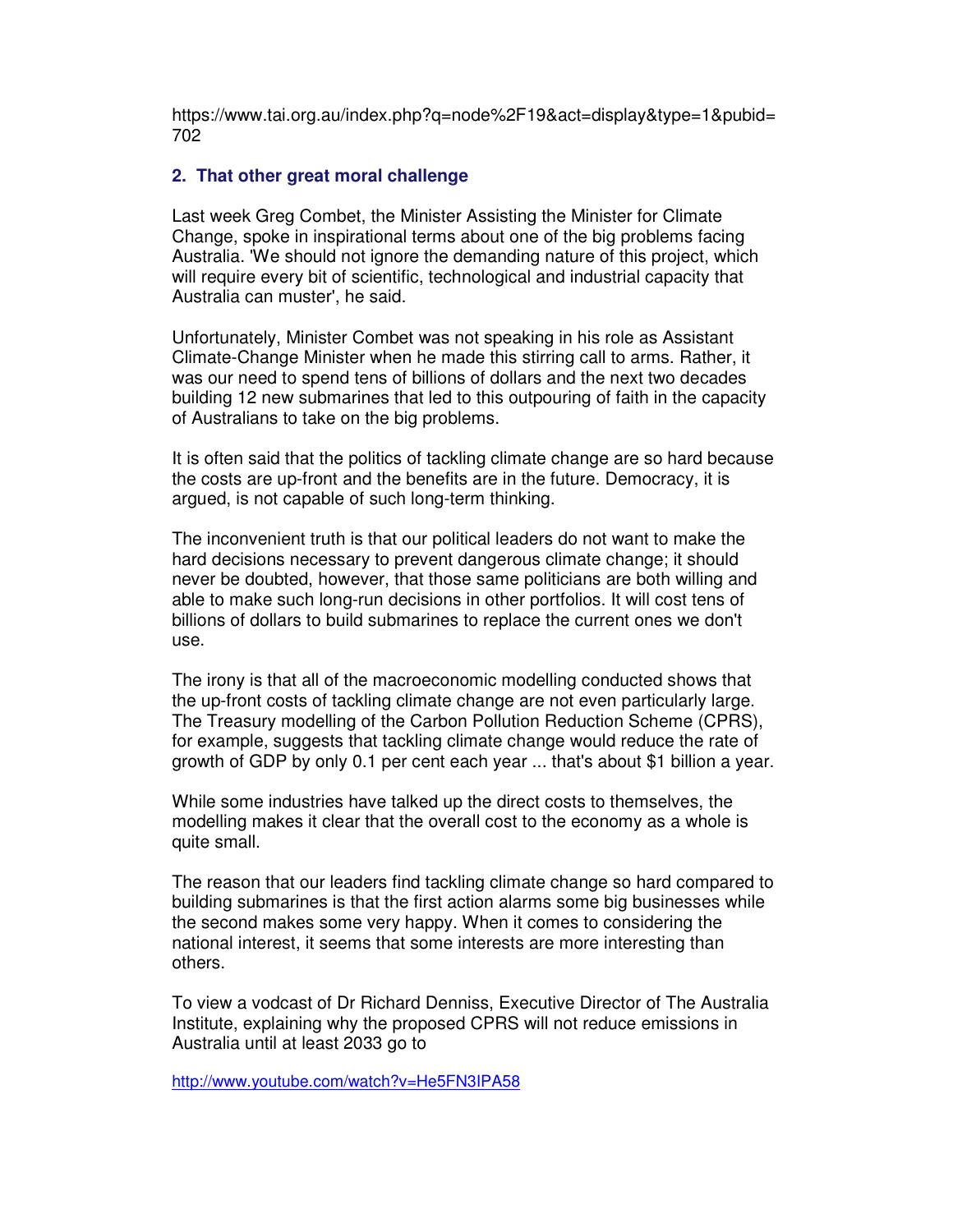### **3. Telemarketing: the lifeblood of commerce**

The Do Not Call Register is the government's primary weapon against one of the most annoying features of modern life: telemarketers. In the four years since it began operation, almost four million numbers have been added to the Register, a testament to the strength of feeling against telemarketers in the community.

The Register is now the subject of a legislative review. A key question for the review is whether the current 'opt-out' system is appropriate, or whether an 'opt-in' scheme might be preferable. An opt-in system, in which people who want to receive telemarketing calls place their numbers on a register, would be based on the assumption that most people don't like telemarketing and shouldn't have to put up with it.

The department's discussion paper argues that that 'an opt-in approach would have a significant adverse impact on organisations that rely on making telemarketing calls for their business activity'. In fact, any measure that reduces the volume of telemarketing calls would naturally have such an effect. The department's concern, and the reason it favours the less strict opt-out approach, appears to be that an opt-in arrangement would be highly effective. This indicates how successful industry lobbying has been in watering down the government's approach to dealing with telemarketing.

In fact, the *Spam Act 2003* employs an opt-in approach to regulating unsolicited bulk emails. The same principle could easily be applied to telemarketing, which is arguably a greater public policy problem and somewhat easier to control than spam.

Industry claims about the potential costs of expanding the DNC Register's coverage are grossly exaggerated. The Australian Direct Marketing Association has called telemarketing 'the lifeblood of commerce in this country' and expressed concern that 'the expansion of the Do Not Call Register will stifle economic activity … [and] jeopardize [sic] traditional commercial practice'. These assertions clearly do not reflect commercial and economic reality. In fact, it is a minority of businesses engaged in telemarketing that have brought about the need for greater regulation in this area.

To read the Institute's submission go to https://www.tai.org.au/index.php?q=node%2F19&act=display&type=1&pubid= 697

### **Recent publications**

- Greening motoring costs
- Submission to the Do Not Call Register Review